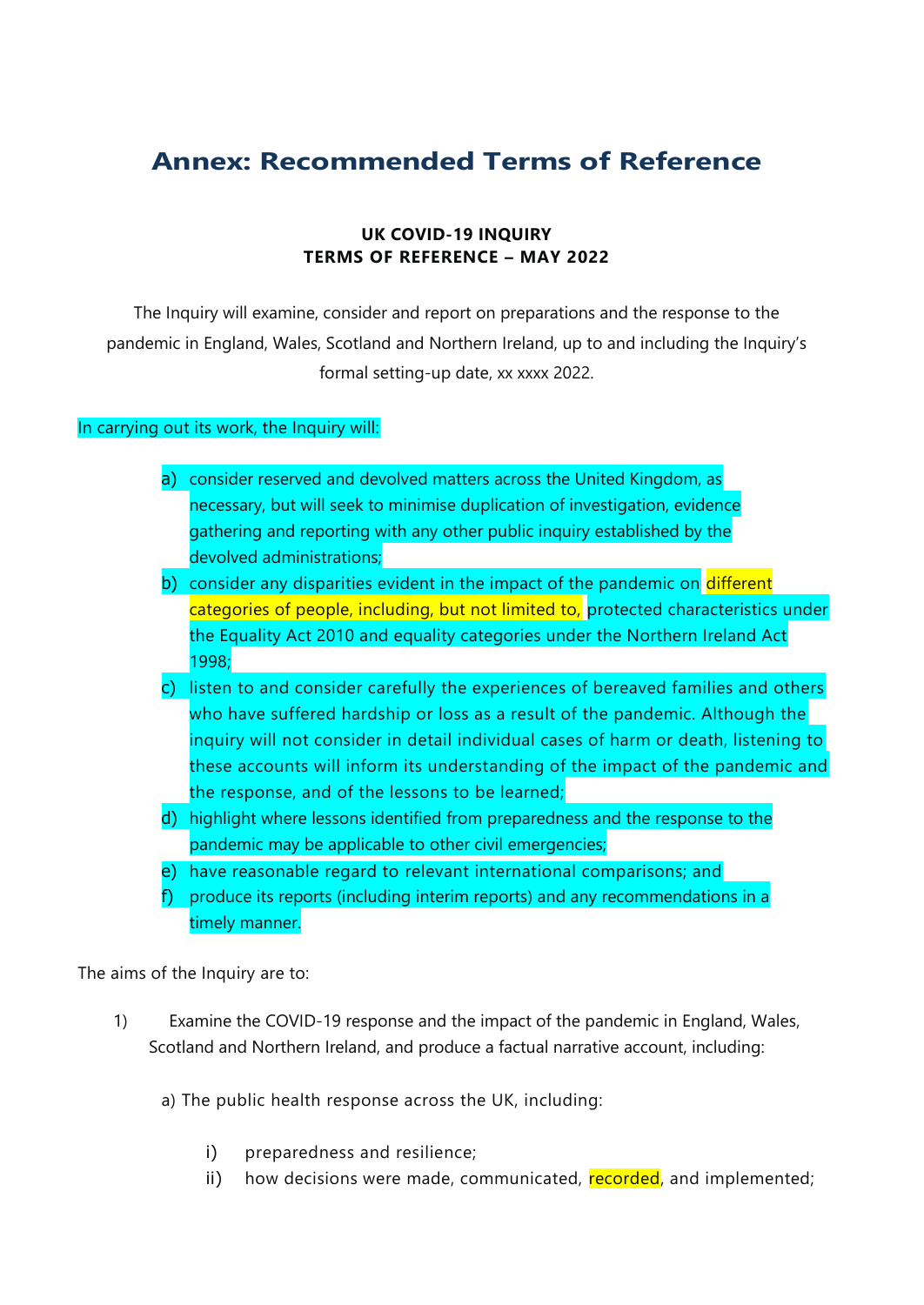- iii) intergovernmental decision-making;
- iv) collaboration between central government, devolved administrations, regional and local authorities, and the voluntary and community sector;
- v) the availability and use of data, research and expert evidence;
- vi) legislative and regulatory control and enforcement;
- vii) shielding and the protection of the clinically vulnerable;
- viii) the use of lockdowns and other 'non-pharmaceutical' interventions such as social distancing and the use of face coverings;
- ix) testing, contact tracing, and isolation;
- x) the impact on the mental health and wellbeing of the population, including but not limited to those who were harmed significantly by the pandemic;
- xi) the impact on the mental health and wellbeing of the bereaved, including post-bereavement support;
- xii) the impact on health and care sector workers and other key workers;
- xiii) the impact on children and young people, including health, wellbeing and social care;
- xiv) education and early years provision;
- xv) the closure and reopening of the hospitality, retail, sport and leisure and travel and tourism sectors, places of worship, and cultural institutions;
- xvi) housing and homelessness;
- xvii) safeguarding and support for victims of domestic abuse;
- xviii) prisons and other places of detention;
- xix) the justice system;
- xx) immigration and asylum;
- xxi) travel and borders; and
- xxii) the safeguarding of public funds and management of financial risk.
	- b) The response of the health and care sector across the UK, including:
- i) preparedness, initial capacity and the ability to increase capacity, and resilience;
- $ii)$  initial contact with official healthcare advice services such as 111 and 999;
- iii) the role of primary care settings such as General Practice;
- iv) the management of the pandemic in hospitals, including infection prevention and control, triage, critical care capacity, the discharge of patients, the use of 'Do not attempt cardiopulmonary resuscitation' (DNACPR) decisions, the approach to palliative care, workforce testing, changes to inspections, and the impact on staff and staffing levels;